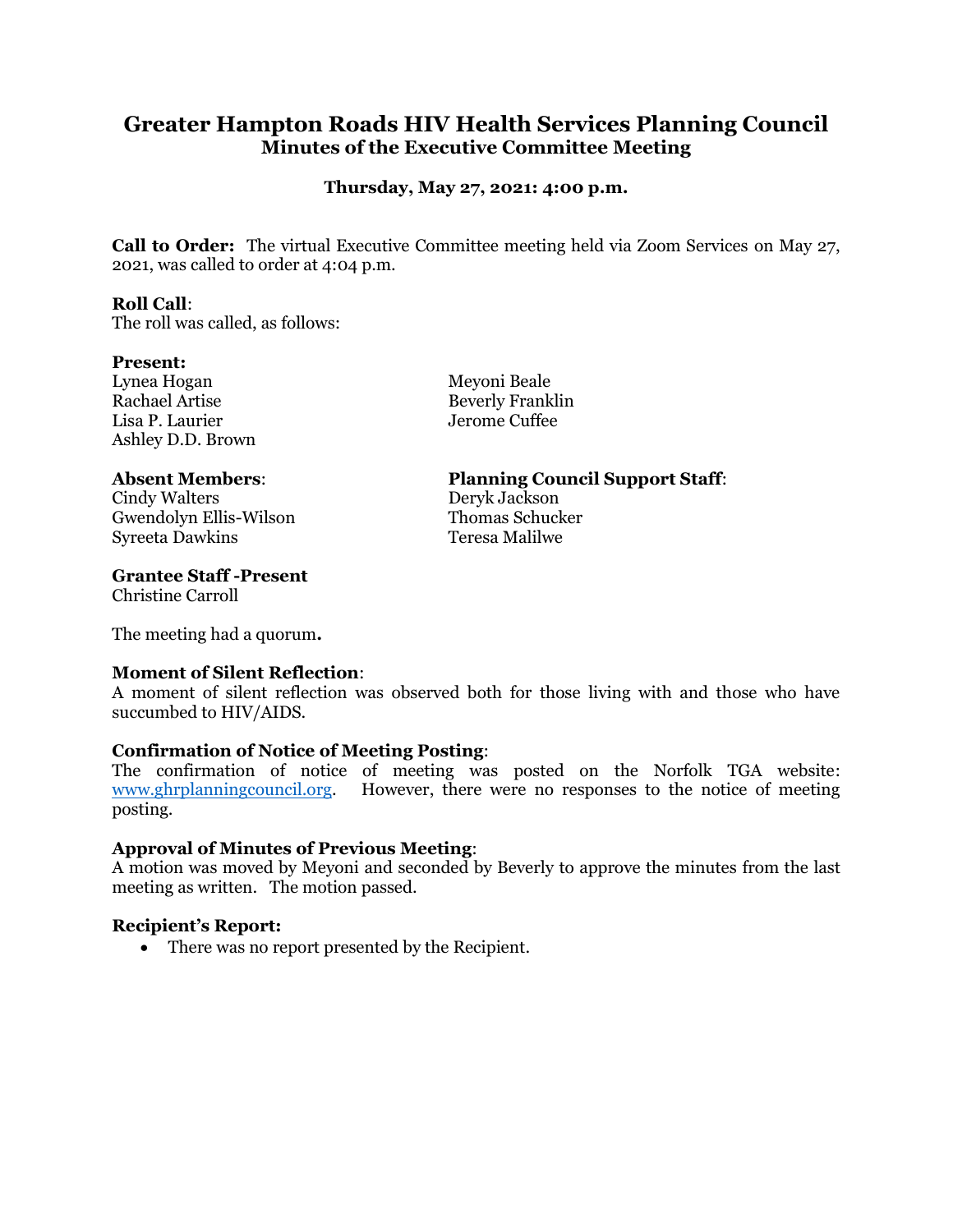## **Planning Council Activity Timeline P-CAT**):

#### **Committee Reports**:

#### **Community Access Committee**:

The committee met on Wednesday, May 12<sup>th</sup>. The meeting was attended by Ms. Alexandria Baldwin from the LGBT Life Center who gave a presentation on COVID-19 Vaccine/s.

The Committee Co-Chair met with the Recipient Staff to discuss the committee's budget requirements for the Committee's events/activities. However, the Co-Chairs were informed that, currently, there are no funds available to fund committee activities because of the reduction in the grant award.

The committee finalized the sponsorship letter and the donation letter. The sponsorship letter was distributed to pharmaceutical companies.

The committee further reviewed the consumer survey and agreed that it needed to be revised a little bit more. The survey was emailed to committee members for more time for review and to make necessary changes or add some survey questions, as needed.

The next committee meeting will be Wednesday, June 9th at 6:00 p.m.

#### **Membership and Nominations Committee**

At the meeting held on Thursday, May  $27<sup>th</sup>$ , at 2:00 p.m. the committee interviewed Mr. Williams, who was appointed by VDH to be the Part B Representative on the Planning Council. Mr. Williams will fill the slot on the Norfolk TGA Metrix, previously held by Ms. Gloria Robinson. Because it is a mandated slot, it is not necessary for the committee to hold an up or down vote to have Mr. Williams seated as a Council member.

The committee discussed the nomination of the committee's co-chair. However, as was agreed at the last meeting, the Membership/Nominations Committee will roll into the Executive Committee. Ms. Cindy Walters will continue as the Committee's Co-Chair and will be assisted, if need be, by one of the Council Co-Chairs.

#### **Quality Improvement/Strategic Planning Committee:**

The committee met as scheduled on Tuesday, May 18th. The committee reviewed data that was provided by VDH. Some of the data was from the COVID-19 survey which was administered to consumers during the pandemic.

The committee reviewed the current Service Standards and voted to revise the old TGA Standards by adding in, language of COVID-19 telehealth where it applies, and to remove Performance Measures as recommended by the Project Officer.

The committee discussed the upcoming Priority Setting and Resource Allocations Process and the data which the Planning Council will be looking at. The committee will coordinate with the Priorities, Allocations and Policies Committee for the data provisions/datasets.

#### **Priorities, Allocations and Policies Committee**:

The committee met prior to the Executive Committee meeting. The committee discussed the merging of the Membership and Nominations Committee with the Executive Committee. During discussion, the committee noted that since the start of virtual meetings, the Priorities, Allocations